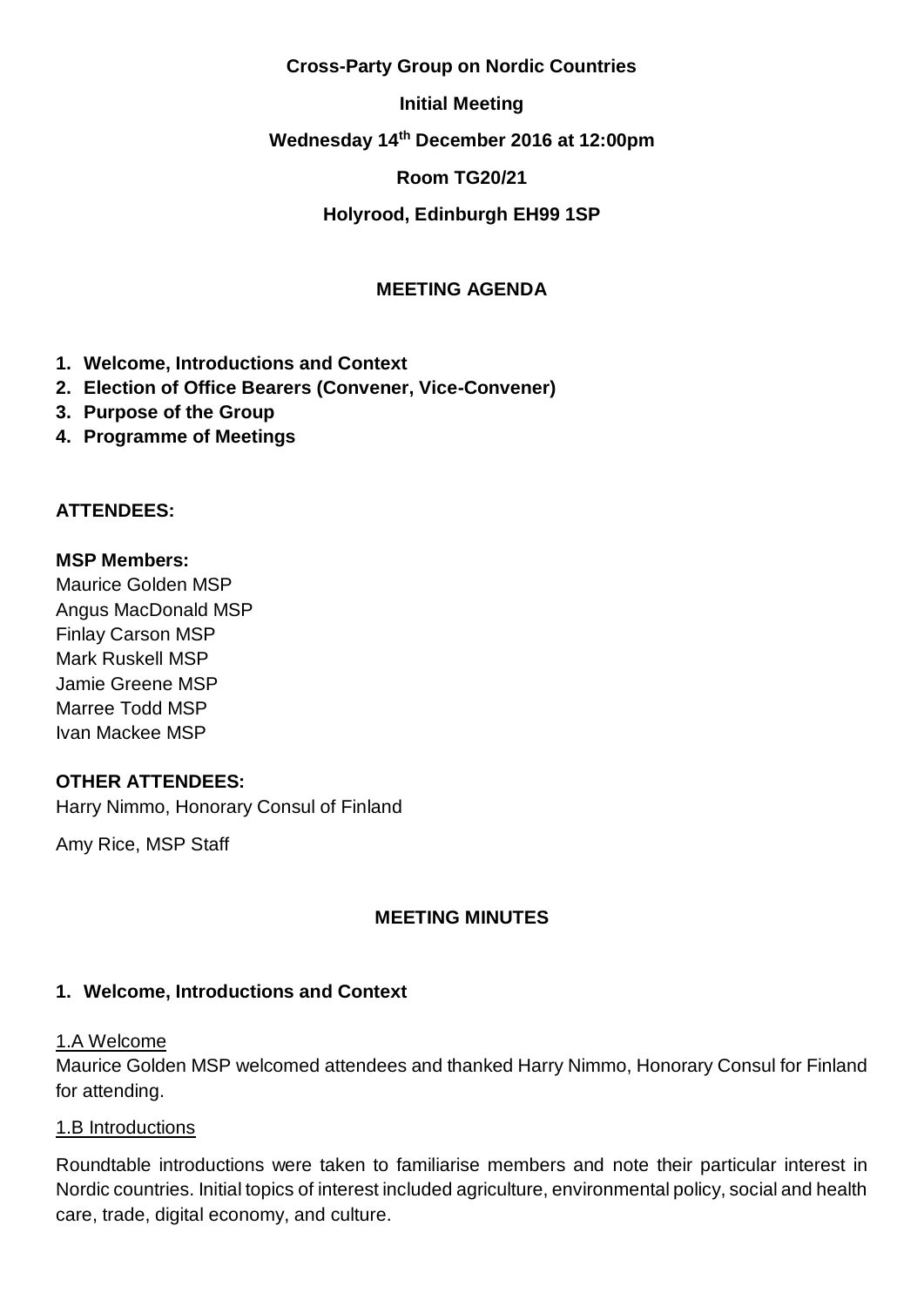Personal Introduction details:

- **Maurice Golden MSP** outlined that his interest in Nordic collaboration stemmed from his work in the environmental sector prior to entering Parliament.
- **Finlay Carson MSP** mentioned his interest in Nordic agriculture and technology policies, particularly wifi connectivity in rural areas.
- **Angus Macdonald MSP** expressed his interest in the group as a result of having previously lived in Norway and Denmark.
- **Mark Ruskell MSP** outlined his specific interest in Nordic environmental and social policies. He mentioned a recent trip to Helsinki with the EU green party that he found particularly interesting.
- **Harry Nimmo Honorary Consul**, outlined his role as an Honorary Consul and his connections to the Scottish-Finnish society. He expressed interest in the group because of the widespread ties and opportunities for further collaboration between Scotland and Finland.
- **Jamie Greene MSP** outlined his specific interest in Iceland, particularly its model for the digital economy.
- **Ivan McKee MSP** highlighted the similarities between Scotland and Nordic countries, particularly cultural and business ties. Ivan previously lived in Finland for a year.
- **Maree Todd MSP** mentioned the Nordic cultural links of the Scottish Highlands and Islands and her particular interested in Nordic data policies in relation to healthcare and taxes.

# 1.C Context

Maurice Golden outlined the aims of the CPG and the approach he has taken so far to establish the group. Prior to the initial meeting, Maurice met with the following Nordic Consulates in Edinburg: Norway, Denmark, Iceland and Finland. Maurice approached the Honorary Consul who has expressed interest but was unable to meet due to diary constraints.

Maurice then outlined the second stage of coordination planned for once the group has been confirmed. This second stage of stakeholder engagement includes meeting with representatives of the relevant Embassies, trade bodies and society groups such as 'Nordic Horizons' once the CPG is formalised. Maurice presented these plans as tier 1 and tier 2 priorities of strategic engagement.

## **2. Election of Office Bearers (Convener, Vice-Convener)**

The group moved to elect the Convener and Vice-Conveners of the CPG. The results were as follows:

**Convener:** Maurice Golden MSP Proposed by Mark Ruskell and seconded by Angus Macdonald.

**Deputy Convener(s):** Angus Macdonald MSP & Mark Ruskell MSP Proposed by Maurice Golden and seconded by Finlay Carson.

# **3. Purpose of the Group**

'To promote political, cultural, educational and environmental links between Scotland and Nordic Countries; and to foster ties between Scottish and Nordic politicians.'

# **4. Programme of Meetings**

- Events / meetings are expected to be held 3-4 times a year.
- Meetings can be either led by a Consulate's initiative or be based on specific policy themes.
- The following themes were suggested: policing, political structures (local vs. centralisation); education; agriculture; European relations.